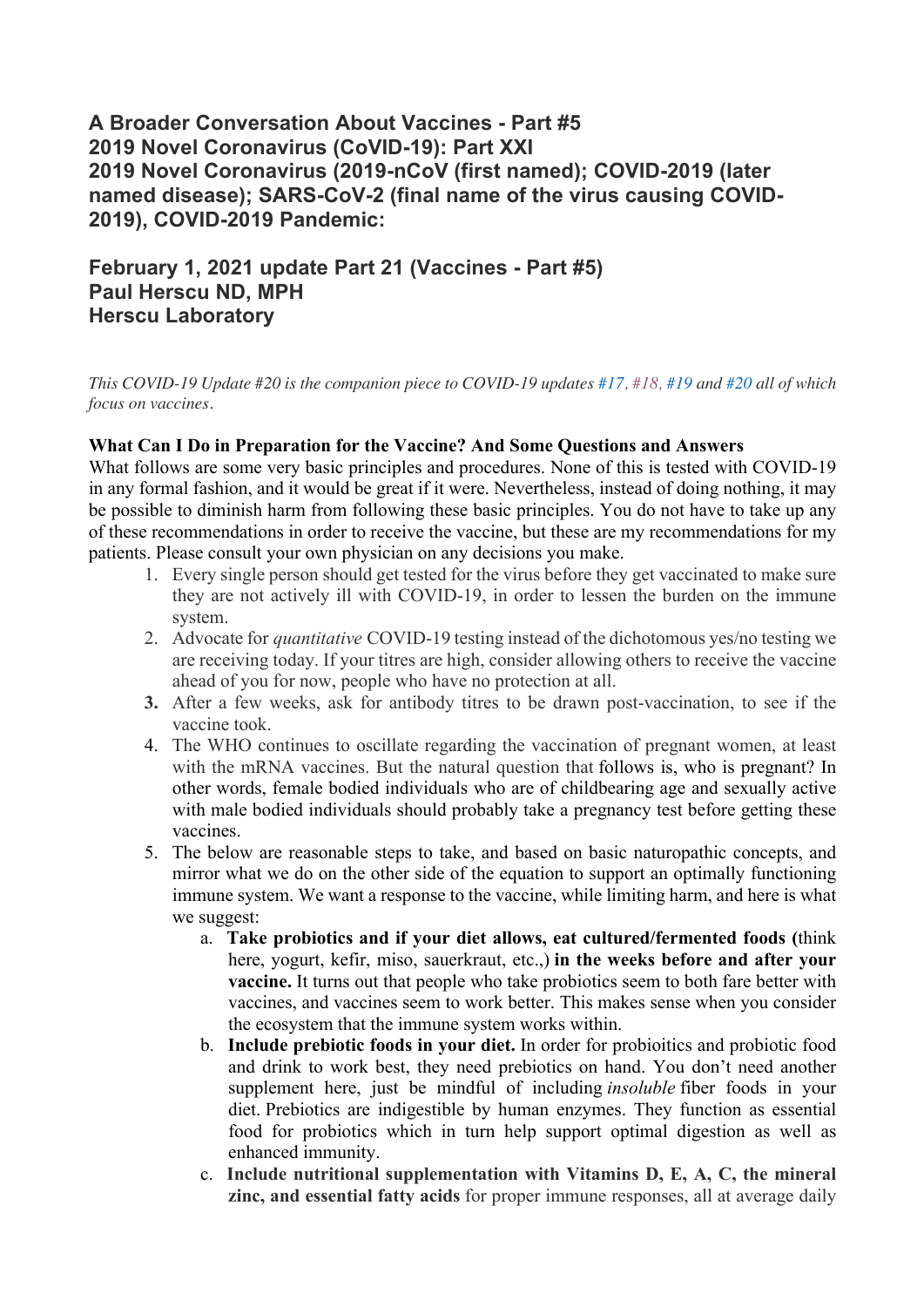doses that integrative doctors such as naturopathic physicians routinely prescribe, and in the normal route of administration. Luckily most people we work with are already taking all of these. For the next short time, this is fine. Eventually there can develop hypernutrition problems, such as with zinc, but for the short term this is fine, but again, ask your integrative doctor.

- **d.** Refrain from junk food, sweets before and right afterwards, at least for a couple of weeks, though the longer the better.
- **e.** Refrain from alcohol before and soon after, again for a couple of weeks.
- **f.** Prioritize adequate and restful sleep for a couple of weeks before and after.
- g. Avoid adding new types of foods, personal care products, household products bedding and clothing in the week or two before or after the vaccine. We want to a) prevent an allergic reaction which is distracting, if you will, to your immune system and b) want to be sure that if there is sensitivity reaction to the vaccine, it is not confused with other allergic responses.
- h. Stop smoking any substance, and please stop vaping any substance before and for the next weeks. (Of course, this is an essential health recommendation, not limited to those taking the vaccine!)
- i. Take the vaccine when you feel well and are not ill with any other infection(s).
- j. Use a general, wide-acting anti-inflammatory herb, such as curcumin, either in pill form or in cooking to help ensure good immune response. There are other wonderful foods to add in this category such as onion, garlic and ginger.
- k. Post vaccine, work to improve blood flow and lymphatic channels in the area/arm where the vaccine was given. General exercise, such as walking, running, yoga, biking etc., help and then more specifically, local lymphatic massage.
- l. In our practice, as our main tool, we recommend the use of personalized, individualized homeopathy. We do not recommend the use of other homeopathic remedies to be used in a routine fashion, which are not based on how the individual has responded to the vaccine.
- m. More controversial would be the following two points.
	- i. First, in those people getting vaccinated that believe that were somehow damaged by the prior vaccines in their childhood, consider taking the mRNA instead of the older technologies. Not proven but here is my thinking. If you were hurt by an older vaccine then something in it hurt you. For the past 40 years we have asked for cleaner vaccines, with less things in it, less preservatives, less immune upregulation. Essentially, that is what we have in this technology. Less of everything. If you believe you were hurt by one of the old techniques why repeat that process? For example, I nearly died twice from vaccinations when younger. For me, I am intentionally choosing the mRNA vaccine.
	- ii. On the other hand, in those that are dealing with cancer and are considering getting a vaccine, consider *not* taking the mRNA vaccine, but rather, one of the vaccines that were developed using older technology, those where molecules are included to *upregulate* immune function. This is part of a complex technique that uses amongst other things, radiotherapy or cryotherapy in conjunction with a vaccine such as yellow fever to achieve an abscopal effect. Too much to discuss here that takes us off topic, but this is my current thinking here.
- n. Over the last month, we have seen in our practice many patients who have been vaccinated and did not report any adverse reaction beyond a sore arm and perhaps fatigue the next day. We have had a number of patients who felt sick after the vaccine, with varying presentations such as flu-like symptoms, headache, and even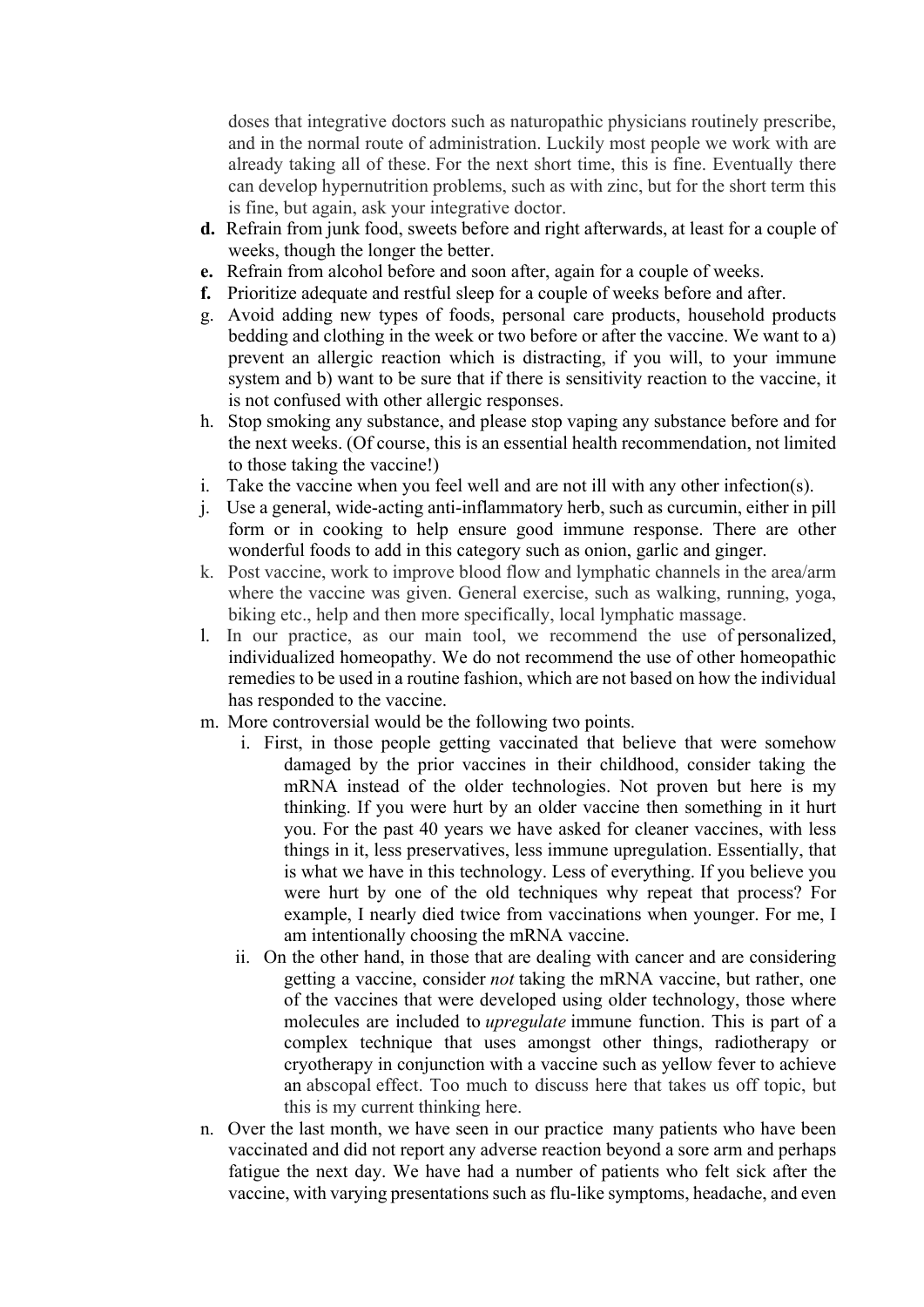much, much more. For these patients, we prescribe the indicated homeopathic remedy and each has responded with an hour and gone on to feel well in short time.

That's the general plan. And so far, things have gone well.

I have received numerous emails, aside from death threats and all kinds of misdirected hostility. Some of these points you might think are ridiculous to even discuss, but these are points people have brought up with me either in writing or in conversation. Here is my summary of such comments received and my brief thoughts on each. **THE COMMENTS AT THE BEGINNING OF EACH ENTRY IN BOLD HERE ARE WHAT PEOPLE HAVE WRITTEN OR SAID TO ME.**

- 1. **"This whole episode is due to China accidently or intentionally producing or releasing this virus."** This may or may not be. When I wear my science and politics hat on, I think this is extremely important to answer since it would then give us the very best clues of how to stop it. But as a clinician, treating people right now, this matters less to me, and takes us off the most important point, the treatment of our patients who are ill. What matters are the ailing people in front of me, that need my help and the people who are not currently experiencing symptoms who need preventive care.
- 2. **"There is no such thing as a SARS-CoV-2 virus, it is a hoax."** I have nothing really new for you. Obviously, I think this statement is incorrect. I think we have addressed this one pretty well throughout this last year. For whatever reason, the virus is here. It is new. It carries a higher rate of morbidity and mortality than more common coronaviruses. Enough said.
- 3. **"SARS-CoV-2** *does* **exist, but it is not that dangerous. People don't die with this."** Here we do have an interesting comment. In January and February 2020, I wrote and maintain the following understanding. The mortality rate was between 3%-5% depending on which statistics you read, and if you actually looked at **closed cases** at that time, which is really the only ones that matter, it was nearer to 10%. But what I said then, is that at the end of the story, as the virus mutates, the rate will be closer to 0.5%-1%. We are currently closer to this number, and this number will continue to drop, unless a virus mutation takes us in the wrong direction. But to argue that people were wrong and that this virus is not that dangerous, misses much about evolutionary biology, about epidemics in general, and about trends within this epidemic, and more essentially, misses the most important point of where we actually are at this moment with regard to morbidity and mortality.
- 4. **"My hospital is empty, the virus never came here, I never saw a case, this whole thing is overblown."** Remember the public health focus and previous writing I shared related to Person/Place/Time. You may in fact, never know someone that has had this virus because of your specific situation. But sadly, on the other hand, you might know *many people* in your family, or friend circle or community that have died from this pandemic. Again, Person/Place/Time.
- 5. **"I had COVID-19 and it was no big deal. And anyway, it will pass. This whole thing is overblown."** Actually, I spoke about this a year ago and held several conferences on this very topic. There is a heterogeneous response to this virus, in other words, it manifests differently in different individuals. I wrote about this extensively in prior posts. But yes, this is true, many folks do not have a bad go of it. But others become extremely ill, and still others succumb. Still others are left with dramatic post-COVID symptomatology, the 'Longhaulers' who are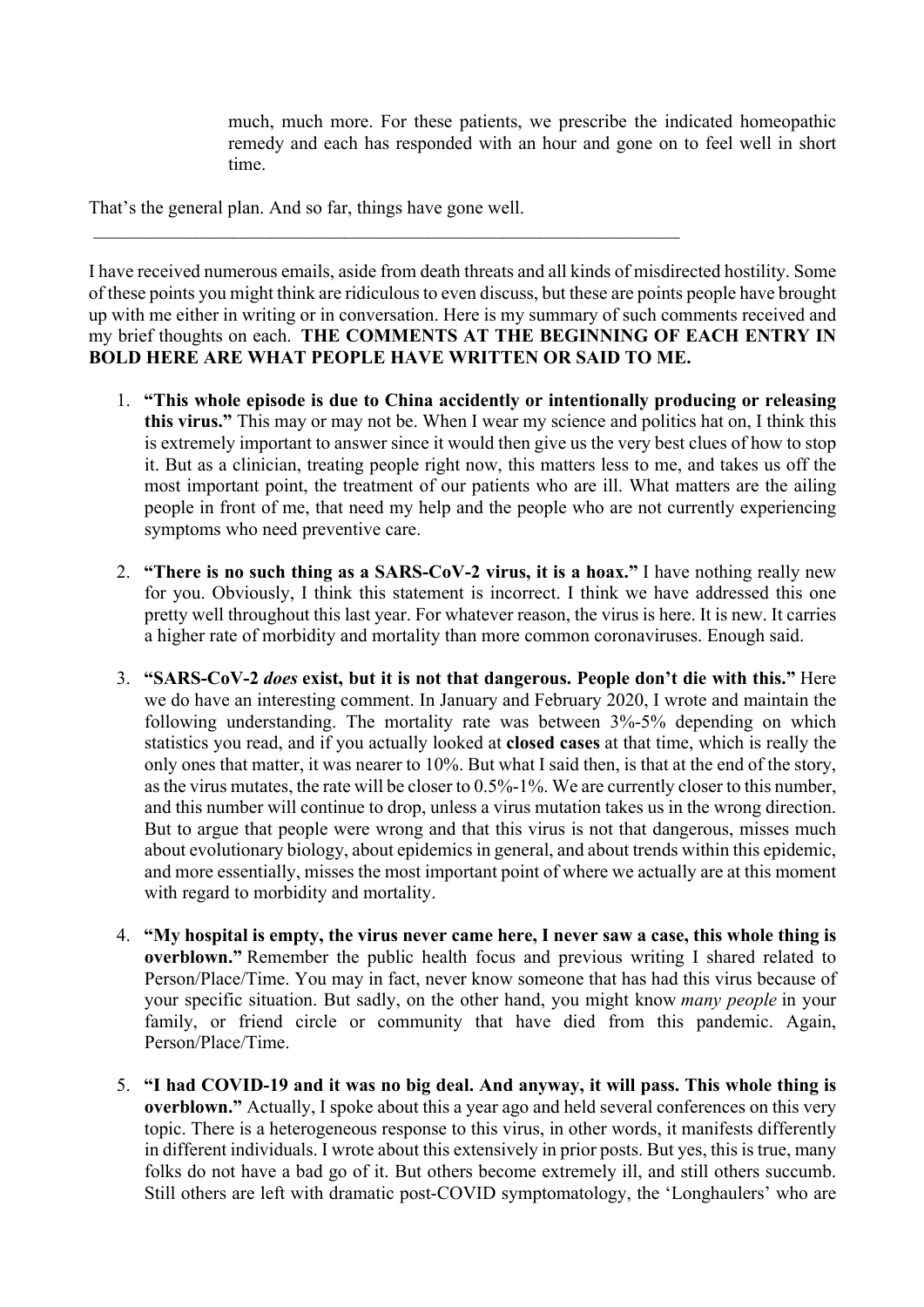increasing numbers presenting in our clinic. So, when looking across the landscape of those who contended with this virus, it has been *a very big deal* for many*.* I think one big point that we have been making since early January, is that this is not a simple virus where you can duck your head and the bad thing will go away. (Until, of course, it mutates out of its current form, to a less pathological variety, as I have been writing about that this whole last year).

- 6. **"I can wait it out."** Well, perhaps you are resourced enough to be comfortably cloistered. But the point I made early is that the burden of this pandemic will not be shared equally, and it will be, clearly is, crushing for many individuals, families and communities. This goes well beyond health as considered in relationship to only this virus. It has been crushing. I have had people say to me that they are not worried even if they get the virus, they have good health insurance and the newer treatments work. What they neglect to appreciate is that every bed taken up by a COVID person in need deflects resources and medical personnel away from people suffering with unrelated ailments. This is a short-sighted stance.
- 7. **"People would have died anyway, it is just that we are shifting the deaths from influenza to COVID-19, so nothing really bad here. And anyway, I heard that people are marking COVID-19 as cause of death for anything these days, and so the COVID-19 numbers are not reliable."** Aside from the very reality of having people not be able to be admitted to hospitals because there is no room. One easy way to quantitatively measure death rate is by looking at the *excess deaths* in any period. Simply look to how many people died at a certain period of time, versus this year, and what you find, especially correlating with the increased rates of COVID-19 testing positive, is a perfect correlation of *excess deaths*.

In other words, when tests come back as increased COVID-19 in the country, it correlates with increased hospital admissions, and increased deaths. And here, before we devolve into the cause/effect/repercussions/blame, etc., the simple point is that there are more people dying now, at times when and where there are more people testing positive with COVID-19, and dying of symptoms of the COVID-19.

There is one final point I want to make here. Some will still argue that there are odd times when people might die more than other times, that perhaps it is a sort of fluke. But I guess I have to bring up the reality of the moment. During a year of shutting down our lives, social distancing, mask wearing, congregations going virtual, businesses shuttered or working at greatly reduced capacity, taking all manner of public health protection, we have still had *excess* deaths. Can you imagine how many more deaths we would have counted, had we not taken such precautions? The bottom line is that there have been and continue to be more deaths.

- 8. **"I predict that the death rate will drop before everyone is vaccinated. What do you think?"** Well, I predict that as well. In fact, it is not so much a prediction as a certainty. It has to do with epidemics and statistics. The more people that have this virus, and more people that get vaccinated, the less people there are to become deathly ill, and the mortality drops.
- 9. **"What about reinfections?"** This part has not been discussed enough, and is a very important aspect of the story. I predict that the mortality rates and severe ICU rates in those that have a reinfection as is true for those vaccinated, regardless of the current COVID-19 variant, within the first year will be substantially lower than initial exposure rates.
- 10. **"What about the whole social distancing, masking, washing hands, it didn't stop this pandemic."** Actually, here, there are many things to say, but I want to focus on just one part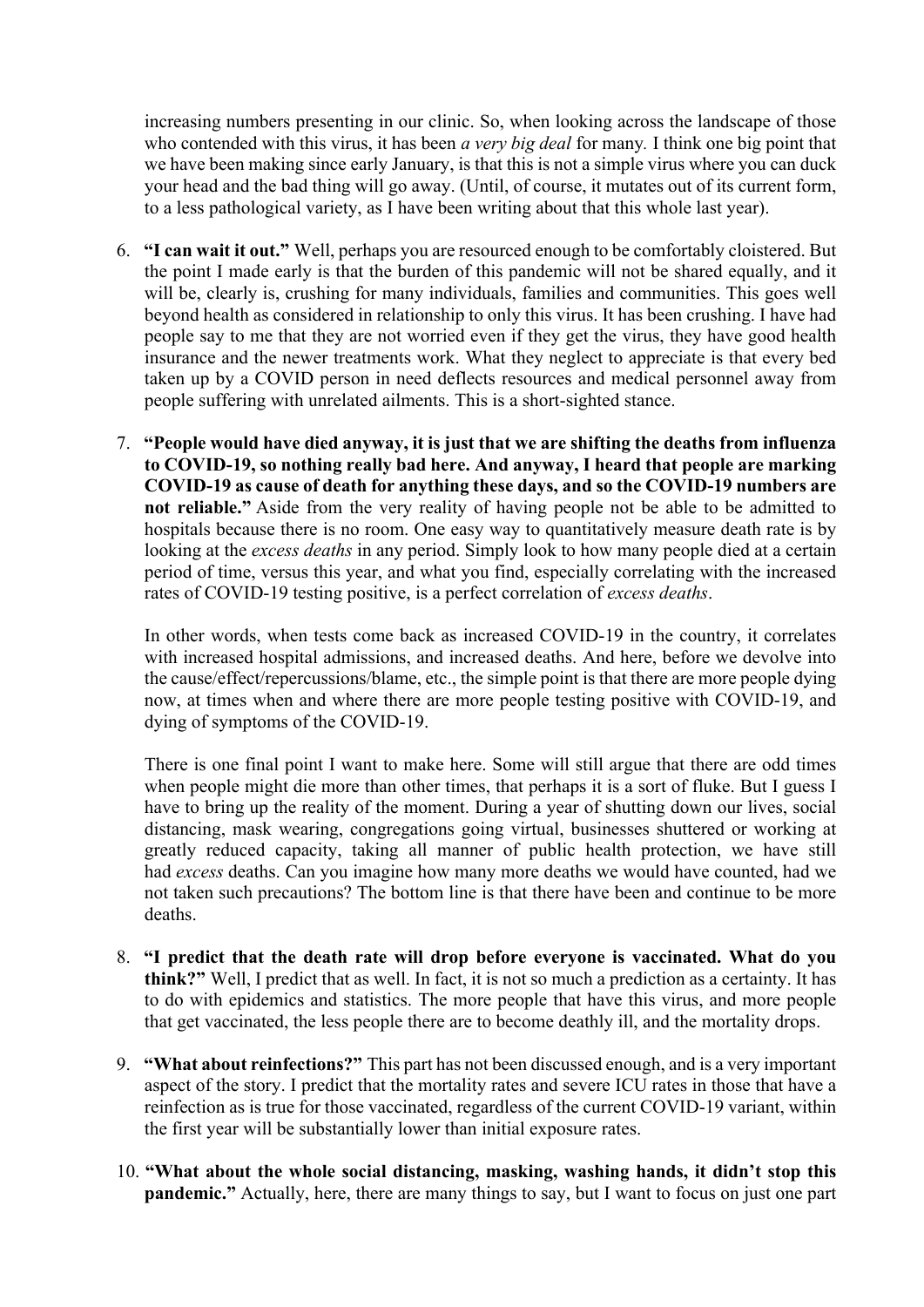of it, which I wrote about early in January-March of 2020. These strategies were not meant to *fix* the problem, and actually it was a governmental, public health error to not fully explain this more clearly to the population. Simply, the precautions were meant to *slow down* the problem, for two main reasons. First, in order to not flood the health care system, so that people would not suffer or die needlessly, from overwhelmed hospitals. Second, and as important, the public health recommendations were put in place to buy us time to come up with long term viable solutions.

In fact, many of us said that in the summer months there will be a lag or drop in the overall numbers, and that we should use that time effectively to implement the long term solutions. The main point to appreciate is that masks and social distancing were never meant to cure or fix the problem, as much as just to buy us time.

In the countries that embraced and adopted these recommendations, that is exactly what happened. In the countries that did not do this, the health care systems were overwhelmed, as predicted.

- 11. **"What about Sweden? They didn't do any of the things we did and they fared well."** Actually, this misses what the Swedish experiment was really about. Simply, what their hope was based upon was personal integrity and taking responsibility for personal behavior. They hoped that instead of the government telling people what they were legally allowed to do, they simply presented the facts and asked the population to use common sense and do the right thing. This worked out for a while, but in fact it did not work out perfectly well. They asked over and over to be more correct in the soft guidelines. It did not work. Too many died, and rates began to increase to the point that they then introduced the same rules we have been living with in the US for nearly a year. Whatever you think happened there may be incomplete, it didn't. That said, it is true that not every country has exactly the same rules. Remember the public health concept of Person/Place/Time and what may make sense in one area at one time may not make the same sense elsewhere or in a different time frame. I have many concerns about how the lockdown was conducted, many, but have written about that previously. My problem is not *that it occurred* but *how it occurred*, which left a good deal of science out of the equation.
- 12. **"What about the testing methods? There are so many confusing stories here about what works and what does not work, about false positive and false negatives. It just seems useless to even get tested."** This topic is very important to me. Let me start with the simplest, best answer first. What matters most here is not the type of test but the frequency, and before you object, think of it in a macro fashion. It seems like no matter which test one uses, there is, in general, a very clear correlation between the incidence found positive, and the hospital admissions and subsequent mortality rates. In other words, whether you chose to use this test or that test, and let's say there are a lot of false negatives or false positives, it still correlates with patients with bad situations that land them in the hospitals where there are a certain number of deaths. Broadly speaking then, it helps us set public health policy. If people do not get tested it is challenging to have even an estimate of what is going on in an area, if things are getting better or worse. In other words, this is a false argument used to diminish the discussion about this pandemic. Lastly, as you all remember, I focused a great deal on good testing methods, better testing method, but to think that the ones we have are useless is incorrect.
- 13. **"Is that all you have to say about testing?"** Well, actually not. I have had a lot to say about this since January 2020. Specifically, as you can read from the numerous blog posts, at the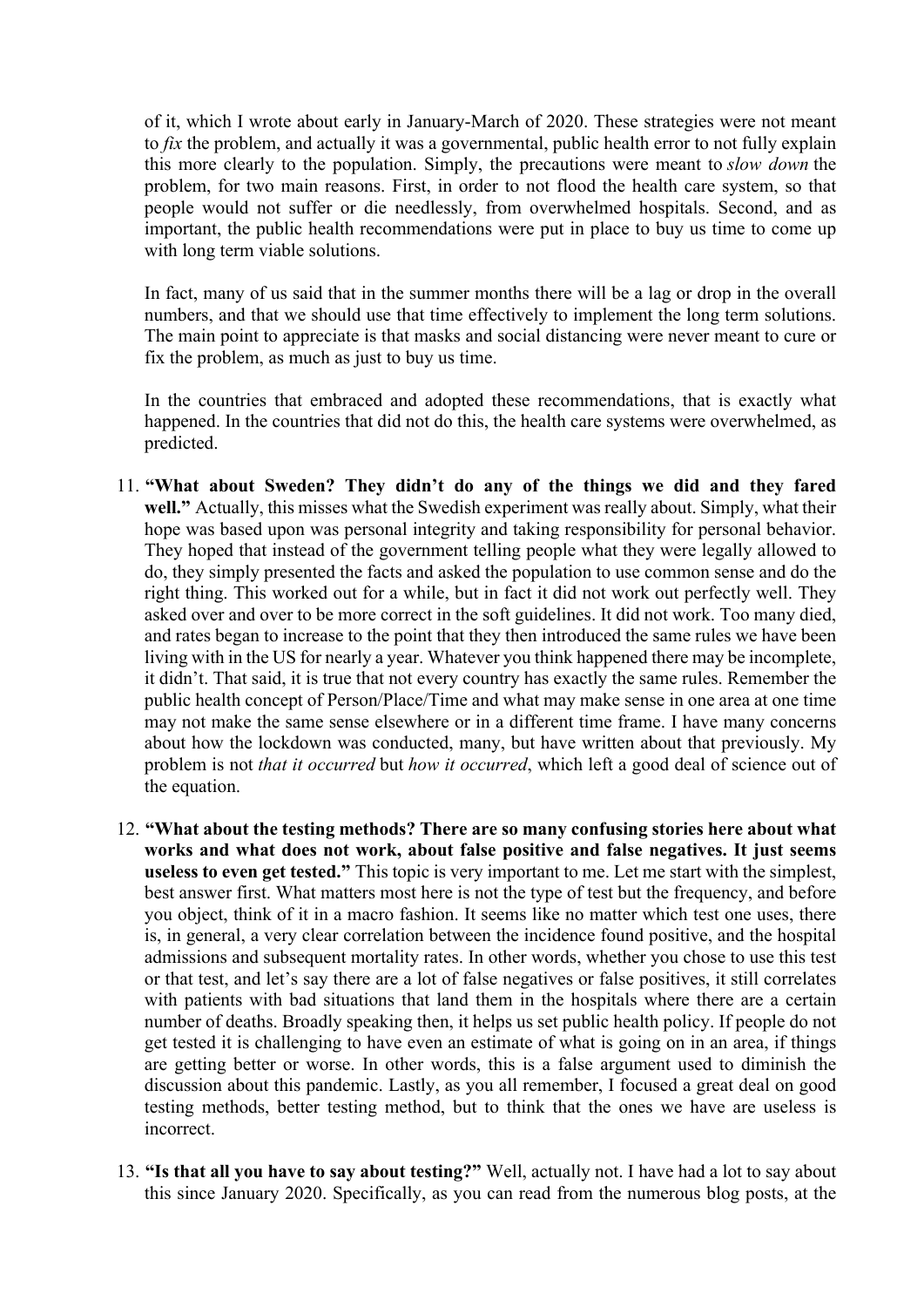start, I thought the very best way to end this epidemic, before it becomes a pandemic, is by **daily repeated testing of everyone**. The countries that did this or came close to this escaped the terrible outcomes we have faced. For me, this is not theoretical. It played out in countless areas around the globe. Daily testing would have quickly ended this pandemic. It still has the ability to do so, in concert with other measures, but the fight about testing or not, accuracy, etc., has not only delayed this from occurring, at the start, leading to needless deaths and misery, but continues to do so now. Related to this was the call for more accurate, quick, inexpensive testing, and if we did that, we would not need more extensive treatments or prevention such as vaccines. Sadly, most people did not understand this import, and in fact still do not, focusing on the wrong thing here.

- 14. **"Vaccinations always or often or sometimes hurt us, therefore we should be against all vaccines."** I addressed this concern in my last post. But remember the guiding rule within public health of Person/Place/Time. We act from where we are today, not with what we might know next week, next month, next year. When in the midst of a pandemic, waiting to see what the future brings, inaction carries burdens of morbidity and mortality. I wrote extensively on this previously.
- 15. **"What is the harm in delaying the implementation of public health strategies?"** One of the biggest long term harm in not implementing quick public health strategies is that you allow nature and biology to run their course. By this I refer to the comments I have made from the start, around evolutionary biology. Briefly, the longer the virus exists, the more mutations will occur. Hopefully, the mutations that win out lead to a milder version of this illness, and even if more easily transmittable, it is less dangerous. This would be a form of coevolution.

But just as likely, the virus continues to morph into a variety of subtypes. That's what many species do. Many 'specific' non-naturopathic strategies, be they drug or vaccines, are often targeted quite specifically, meaning that they change their efficacy as the virus morphs. Perhaps you are hearing some of this now. None of this is new, or earthshaking as we have described it for a long time. Early on, if you create a specific treatment, for example a drug or a vaccine, your approach might help a majority of the folks. The longer you do *not* do this, and the virus runs wild, the more morphological change there is, and the more types of the virus there are and the specific sensitivity to the drug or vaccine may be lost. In other words, the longer this goes, it is very likely that these vaccines will become less effective. Here is the sad or frustrating part for me. This is another example of doing the wrong thing at the wrong time, and path dependency. The longer it takes for people to get vaccinated, the more the virus runs, and the more changes occur and then the less effective the vaccine is and then the more you can argue that it is ineffective, never realizing that the inaction or poor vaccine rollout, may have contributed to the lessened effect. The harm caused, very naturally leads to the possibility that people would have to receive multiple vaccines, as they would necessarily have to be constantly changing. Not implementing public policy or implementing it too late or too slowly, causes harm. Remember epidemics are about Person/Place/Time and here I am referring to the TIME part.

16. **"You must have been bought by the drug companies."** No, actually not. Actually, if you read everything I have written from the start of the epidemic, I provided for a pathway that was very clear, consistent, and attainable. In fact, if we followed through on it, I believe homeopathy specifically and natural medicine in general, would have become integrated into a standard of practice in the country. Of the different pathways described, I also described a year ago the concept of repurposed drugs, new drugs, and vaccines. So yes, I described these as three pathways that should be investigated. But the first and best ones I described, the first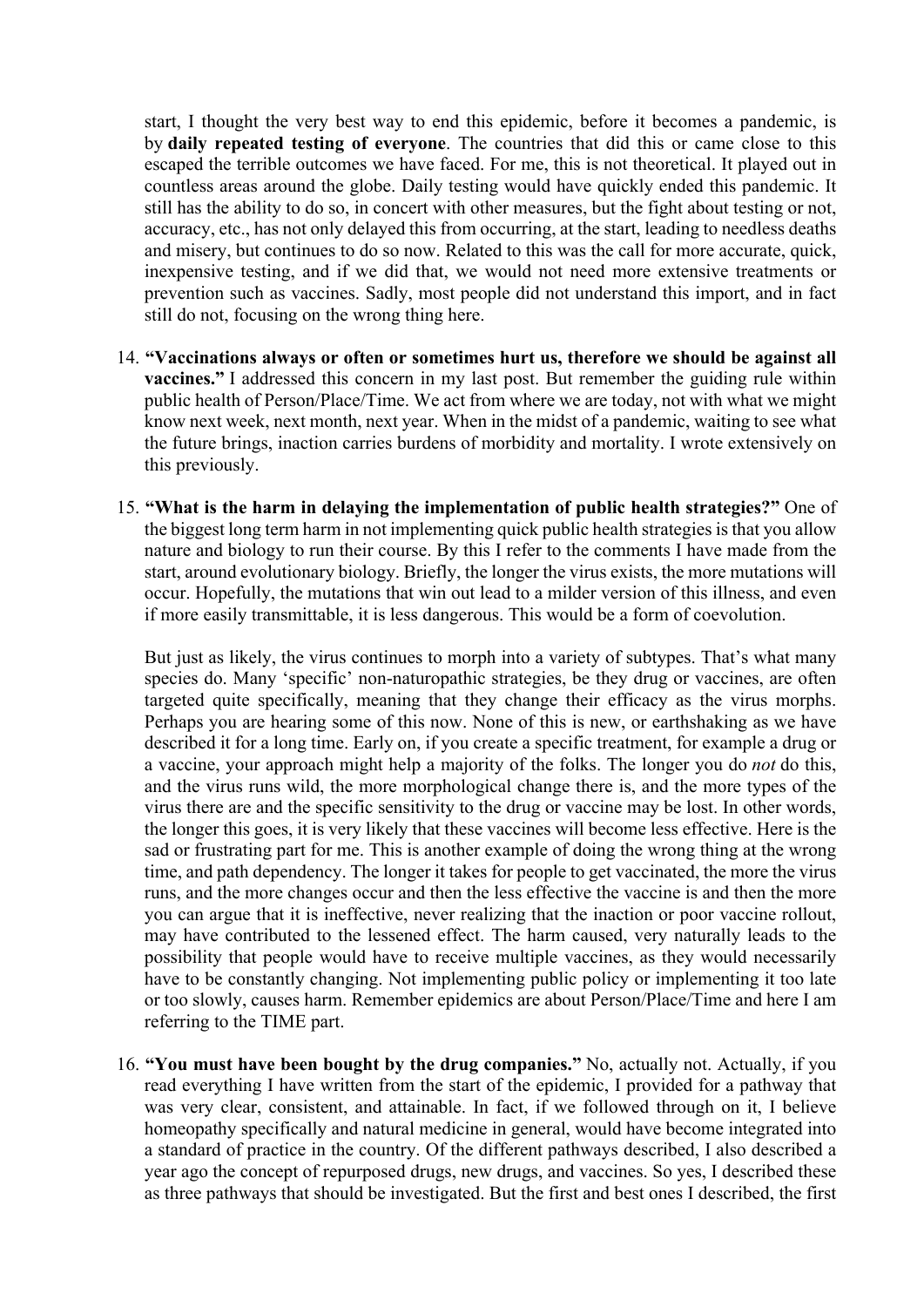ones that we should work with, did not involve those, and the number one and most important tool of repeated, daily testing was not picked up by the medical community, or by the natural health community, which even now is resistant to asking for it. If you read everything I wrote, I thought we would end up in exactly this place if we did nothing different and sadly that has come to pass.

17. **"Anything else you want to say about the first US vaccines, the mRNA technology?"** I wrote on the tech side already, so will not repeat myself. The one thing I wanted to highlight is the ethical considerations. For this present day state of art, the current forms of mRNA vaccines, they need specialized refrigeration, for reasons mentioned before. They also need a highly developed transportation infrastructure in order to be delivered without error. This exists in developed countries and not in less developed areas of the world. Which means that there is another economic divide, where developed countries receive the vaccine and others do not, waiting for the next technology vaccines to arrive. This is driven by science and is not racist in itself. But there the gap here remains. Technology should be developed to lead to more shelf stable product that can be delivered to all populations around the world. The reason I mention this is that there is a long history in science of funding issues that matter to the developed world and not funding issues properly once those in the developed world are less scared. The money just sort of dries up. If you look at HIV research for example, and how long it took to fund it. It is imperative that when funding is given to any tech it is thought about more broadly than just considering those in the developed world. The mRNA companies developing a vaccine is solid. Them not figuring out how to share it globally with those that do not have adequate infrastructure, would be unethical.

Related, I have already written on the different forms of mRNA vaccines, and that the current ones, run out soon after injection, which is fine (non-replicating forms). The next generation continue at length and that seems unnecessarily dangerous until we know more about the ones that last a short time. When I proposed that we get the first series of vaccines I also proposed that the recurring long lasting (self-replicating) be placed in stasis until we know more.

18. **"Are you saying not getting the vaccine is immoral?"** Actually, vaccinations here is a deep topic for me, but let me answer this in short form. First, I want to answer the ethics of vaccinating or not layered upon information, and second discuss separately below on the group that decides not to get vaccinated, and why that is an ok group for us to have. A very important aspect of deciding to vaccinate or not to vaccinate has to do with the information you have at one's disposal, both about the vaccine AND the epidemic you are contending with. As a first pass, let's realize that all medical knowledge is *asymmetric* by its nature. In general doctors know a great deal more about the disease, the repercussions, the health care system, than the patient. (It should be the case that the doctor informs the patient as much as possible, but this is difficult in the current health care model of visits within 5 minutes, but it should be the case that the information is more equitably shares, but it is not). In other words, the patient may not really know as much as they should about the vaccine or the epidemic, a byproduct of the current system. Add to this is the fact *active* misinformation is rampant, politicized, and held back on purpose. This makes is difficult to simply agree that people should simply make up their minds on the vaccines, or anything else. In other words, having people decide when they do not have enough information to make a proper decision is plain wrong. The government must step in to give people the information to decide properly, both for and against, in an unbiased fashion (which means they have to gather that information) but also to describe the alternatives to vaccination (which means they have to fund investigations and publish the results of those alternatives.) With all that information in hand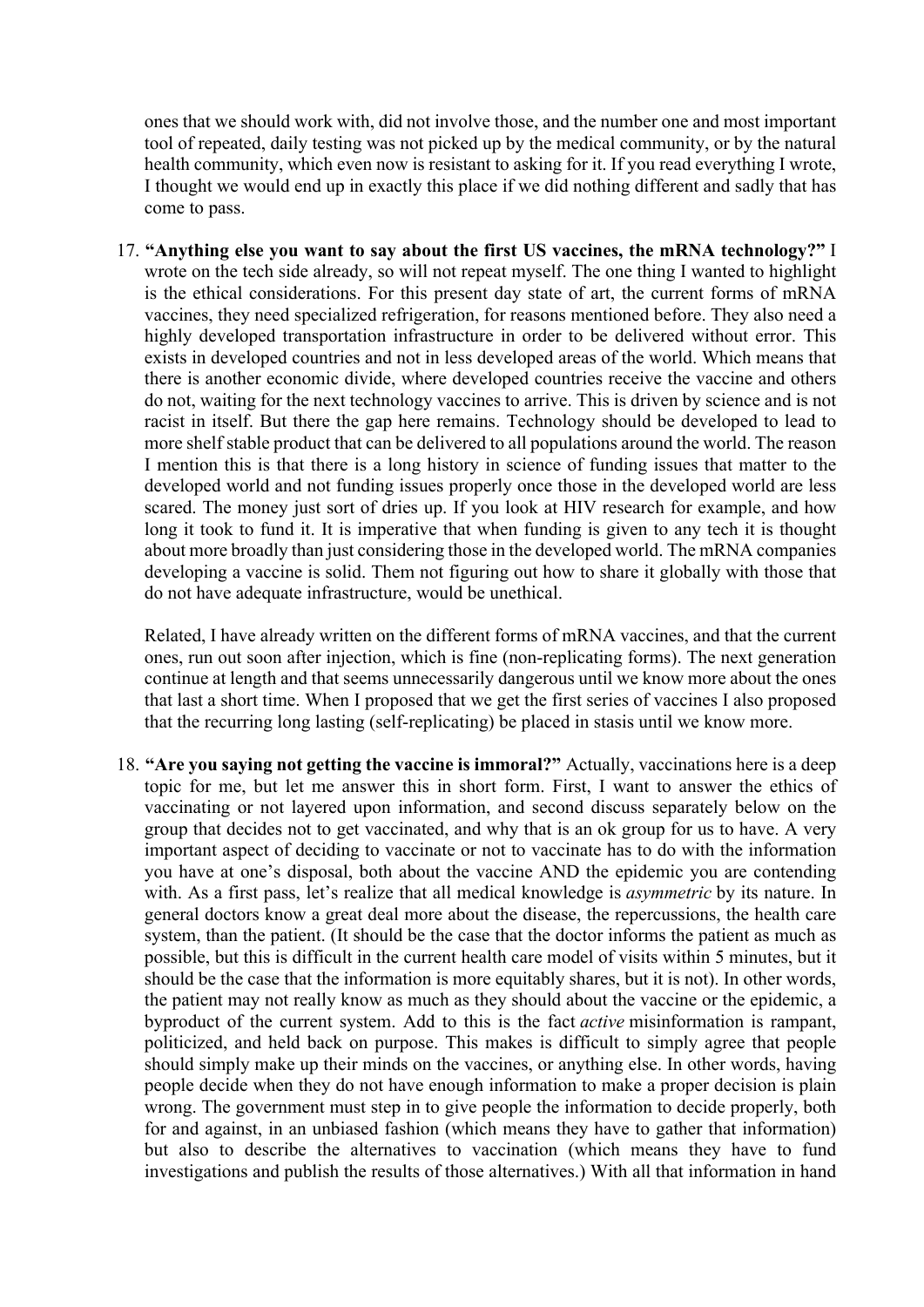people have the choice of what to do, and here I would argue that there is an ethical right for them but also a great benefit for the rest of us, as described next.

19. **"Name one ethical reason to not force people to get vaccinated."** OK. Follow me on this one. As a first step, let's agree that some people have at their disposal all the facts known about a vaccine, the pros and the cons, and have a pretty good understanding of the severity of the pandemic, and also have a pretty good understanding of the larger ethical argument of exposing themselves and others, and yet nevertheless decide not to get vaccinated. Let's have that be a first step. In other words, they are choosing this pathway based on full knowledge, not a skewed radical perspective.

How might the rest of society view these people? I would argue that this subgroup serves a *very important* role for the rest of us. This has to do with evolutionary biology. Here is the premise. The virus will keep on mutating. Hopefully at some point it mutates to the point that it is no longer dangerous, like a common cold. How will we know that, if everyone is vaccinated? Without somehow getting the raw data from nature, we would note a mutation in the virus and not know if it is beneficial or harmful to us. In essence, it means that we get vaccinated forever, which is not my idea at all. Remember what I said in the prior posts, we should get the *first* round of vaccines to lessen the current mortality rate, the first round, to buy us time to get it right. I do not think we want to do this forever. The question is how will we know if the virus is no longer dangerous? We need a group of folks that are not vaccinated that we can track to see what the natural course is.

The ethics here have to be perfect though. In other words, you are not just letting misguided folks make bad decisions. You are clearly describing to them all aspects of reality as understood right now and letting them make their choices and following them. (Of course there are economic, and social repercussions, but that is a separate matter). The best way to think of these folks is that they are volunteers in this experiment, similar to the volunteers that took the vaccines in the clinical trials. Neither knew what was going to happen. Each one hoped for the best. Each one received full information and made up their minds. Society benefits from these canaries in the coalmine as it tells us when the coast is clear. It is just that the ethics are extremely messy right now because information is so skewed and people are making decisions with asymmetric understanding of reality.

- 20. **"You just are getting part of the news, or a fictionalized version, or you are ignorant to what is really going on."** Probably some truth to all of these comments. But I am working with the parts I experience and know, first as a clinician and second with my public health perspective. There is a virus, it is causing more harm, more disease, more deaths, and we need to stop this process somehow. I have seen that the very basic principles that cover all public health emergencies, all epidemics, which are well known and transcend this time or country, have been adhered to in some countries and they fared well, and not so much in other countries and they fared poorly. I believe that when we begin to adhere to these same public health measures, this epidemic will come to conclusion sooner.
- 21. **"Anything else you want to say about the above comment."** One last thing here, as I mentioned elsewhere. I know many of you are scared, frustrated, angry, about, well, everything. Me too! But when you are reading about the potential harm of this vaccine or that treatment, or that this bad thing happened with this treatment or that vaccine, you have to place it in the context of the reality of the moment; folks that are getting sick from COVID-19 right now, or dying right now from COVID-19, and in large numbers. We cannot speak about one side, without holding the reality of the other side in view.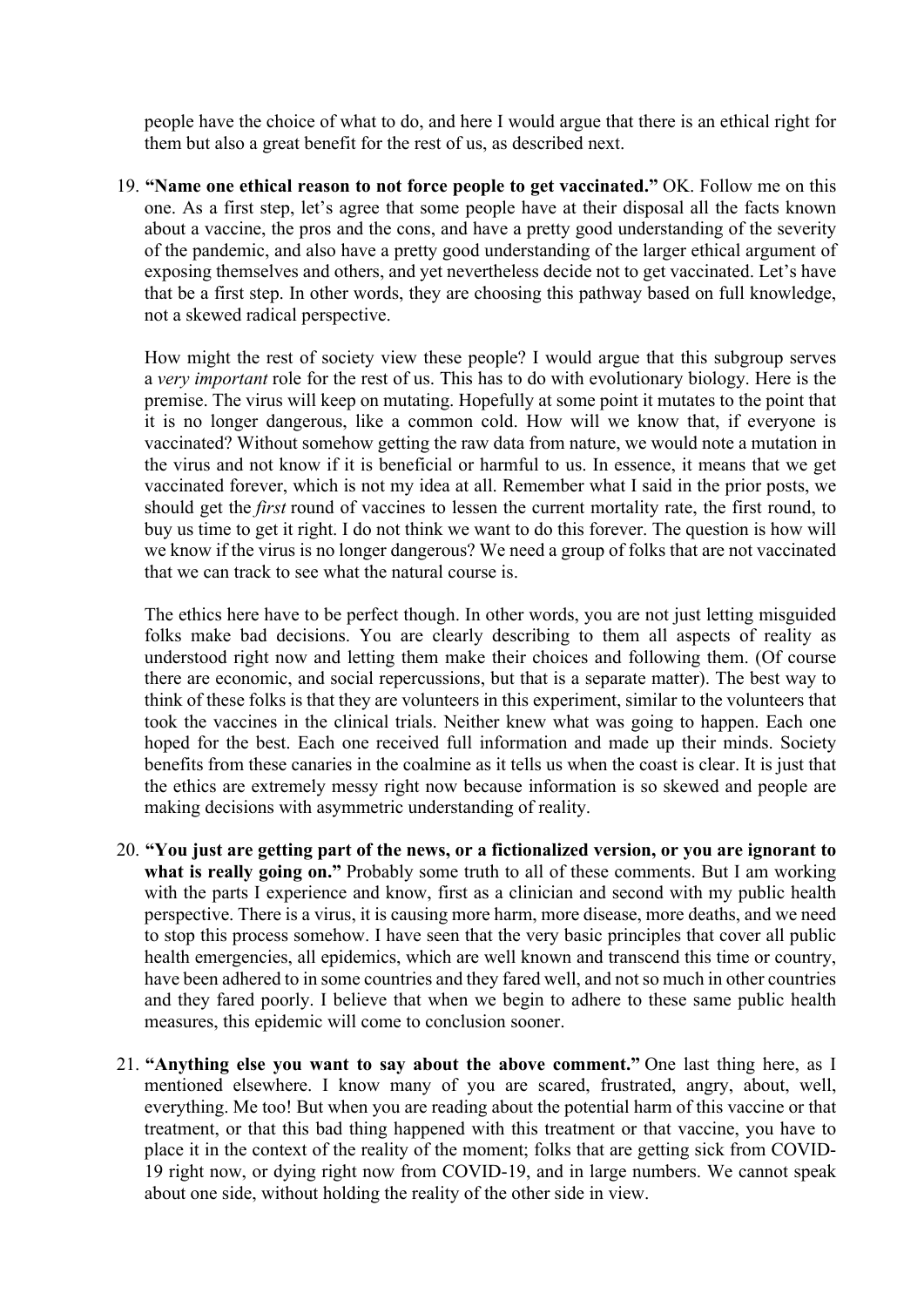- 22. **"Anything else on this front?"** I am not sure how to say this part in a way that will be heard and understood, since it has been a year. This bug does not just go away right now. IN OTHER WORDS, PICTURE 2021 SIMILAR TO 2020. I know that for many people, they thought that a change in politicians, or a change in personalities would end this pandemic and its associated stressors and challenges and realities. I think you are mistaken here. PICTURE 2021 WITH ALL ITS CLOSURES AND ECONOMIC TURMOIL SIMILAR TO 2020. That is the reality on the ground as we sit now. We need this to change. The only way this changes is if less people die, if less people are crowding in the ICUs across our country. And for the most frustrating reasons the only pathway that exists right now is the vaccination one. WHICH IS WHY WE CALLED FOR PLAN B. But one way or another, the only way the country really opens up is if the death rate drops drastically. Think about that.
- 23. **"What about the kids?"** After 35 years of practice, working primarily with children, I have heard more children, this year, then *all* the prior years put together, tell me that they are anxious, they are lonely, they feel sad, they are depressed, they want to die, that life is not worth living. Children are more or less pretty resilient and usually bounce back. But not everyone. You, yourself, might be resourced enough to withstand another year or two of this, but the next generation is suffering beyond measure. And it might be 10-30 years before we see the full toil this took upon them.
- 24. **"Where does race and economics fit in this story?"** This is a very sad part of the story, and one I am not fully able to digest. Let me give you an example. A colleague, a homeopath, not naturopathic physician, wrote some negative things about me, which is fine. I am a big boy and can handle unkind words. But what he suggested is that we do not vaccinate and just deal with things as they are, essentially to keep the gene pool healthy and clean, even if folks have to die now. Essentially, this is a simple description of eugenics. And when you combine it with the fact that in this country, African Americans die of COVIS-19 at 3 times the rate of while people, then this posture is eugenics, which as usual ends in ableist and racist attitude at its core. I know one could try to defend this posture by reaching into the distant past and quote this or that person, but the facts on the ground are the facts on the ground. 3,000-4,000 people die per day of this virus, as we sit here today. Those with means seek out people such as myself, and get treated and do not die. Fine. But that is not the overall case. In this country those with little means also overlap with less education, and in this country, this often overlaps with race. Simply put, this posture, in the context of 2020-2021 is deeply racist, ableist and disturbing.

I have spoken to these folks and they don't really seem racist. They do not think of themselves as racist. But nevertheless, this is the end result. Put simply, those with means and education die less often and end up in the ICU less often when matched for race and age and gender than do other folks. Here, in the USA, economic means and education still break down along racial divides. Which means that doing nothing different here disproportionately harms one group over another. And in the name of some sick idea of keeping the genes 'pure' for our children and grandchildren. Again, I am not saying that this person or that person is racist. I know they are not. But they should realize their behaviors and rhetoric is ableist and racist. We do not need long explanations, no historical this or that. Just a public apology to the community, not to me or about me, for the words used and a deeper look at how those concepts and words are hurtful and perpetuate racist, classist, ableist, ideology.

Aside from all of the above, there has been in intense, unrelenting campaign of misinformation in a variety of ways aimed directly at disadvantaged groups in this country. This is also seen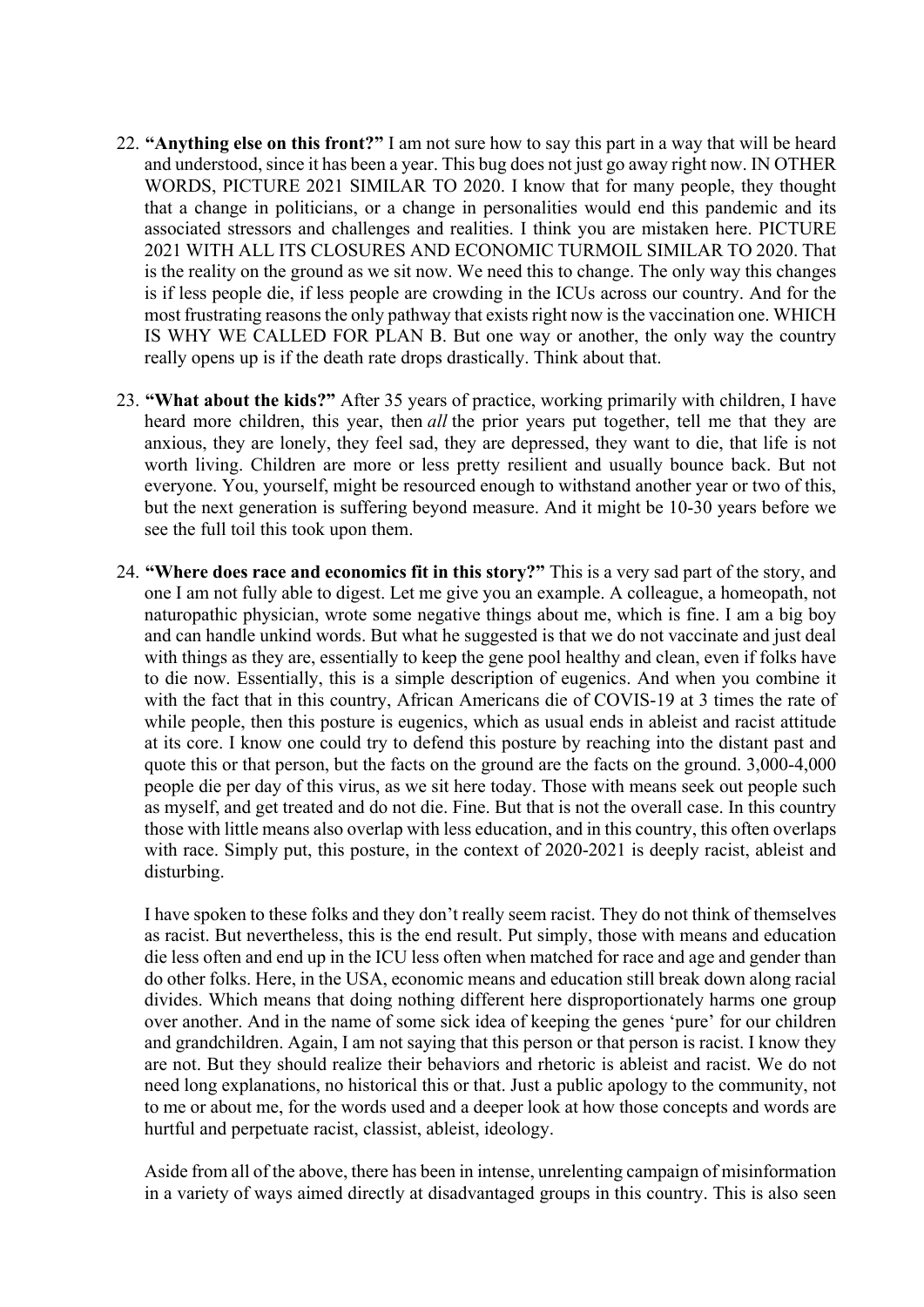here. For many folks in the integrative medical movement, who are often primarily paid by private payers and not insurance, the clientele that is receiving these services is privileged. For them to say that the only thing we should do is give this or that supplement or take up this or that diet etc., hurts the disadvantaged communities. If you have not had anyone near you impacted by this virus, all I can say is that you are fortunate, and that you live a very different experience than we have lived for the past year.

There is going to have to be a reckoning from the integrative medicine community at some point to ask, how could we have felt comfortable making this or that suggestion while realizing that the greater challenges exists. My humble suggestion towards this is a simple one. Realize that there is a difference between personal health (taking care of an individual) and public health (taking care of the group) and they may have overstepped by conflating the two.

**25**. **"You spoke and wrote a lot about natural products December 2019, January-April 2020, including Vitamin D, C, Zinc, Resveratrol, specific mushrooms, probiotics, as well as several herbs. What about them?"** Well, I still use these, frequently, with many patients. But let me place these recommendations in context. From December to April, 2020, I described, frequently, and at many places the uses of these natural products. If you look carefully, you will note we were out front on this. Then the FTC came in to the natural health world and asked us all to stop discussing these points. So, everyone stopped. However, Amy and I were proactive in reaching back to the FTC, and we entered into a negotiation of what could and could not be said, and how to phrase it. We then brought in the American Association of Naturopathic Physicians, the organization representing naturopathic physicians, into the dialogue, ending in people from the FDA joining our national conference to discuss the issues. In other words, we were very much engaged in the process, from the start, in educating the FTC in the issues at hand. Really, one of the main reasons that people are able to say take Zinc or Vitamin D and are able to put it on their websites now is due to this communication and collaborative education.

That said, most of my writing, as you know, is not just writing about the here and now, but what is going to unfold in the next weeks and months. Nothing has changed here. On the personal level, these and other natural products are still in play and are, more or less, known in many facets of our society. But that is *personal health*. Public health is something completely different. Protecting 330 million people is a different issue. For that you need public policy. I have tried to highlight those before, but there was no traction then. Meaning that we were sort of forced into this one option left, vaccines. For me, this seemed like the least beneficial one. I understand why those from the outside world would miss this opportunity, but it is also one that the natural health world let us slide towards. It did not have to be the case, but I think people still do not understand the difference between personal health and public health.

From where we are now, we have the following pathway for natural health providers and substances. Include natural products by funding large, multicenter clinical trials using money in the FDA's Coronavirus Treatment Acceleration Program. Many of the products have a great deal of small academic studies already published, and what is needed is the larger studies in order to allow specific approaches to become standard of care.

Secondly, arrange with FDA/FTC and any other regulatory agency, the allowance of sharing that some of these natural products can succeed in large scale clinical trials and can be targeted as a treatment for a disease, something that is currently not allowed at this time.